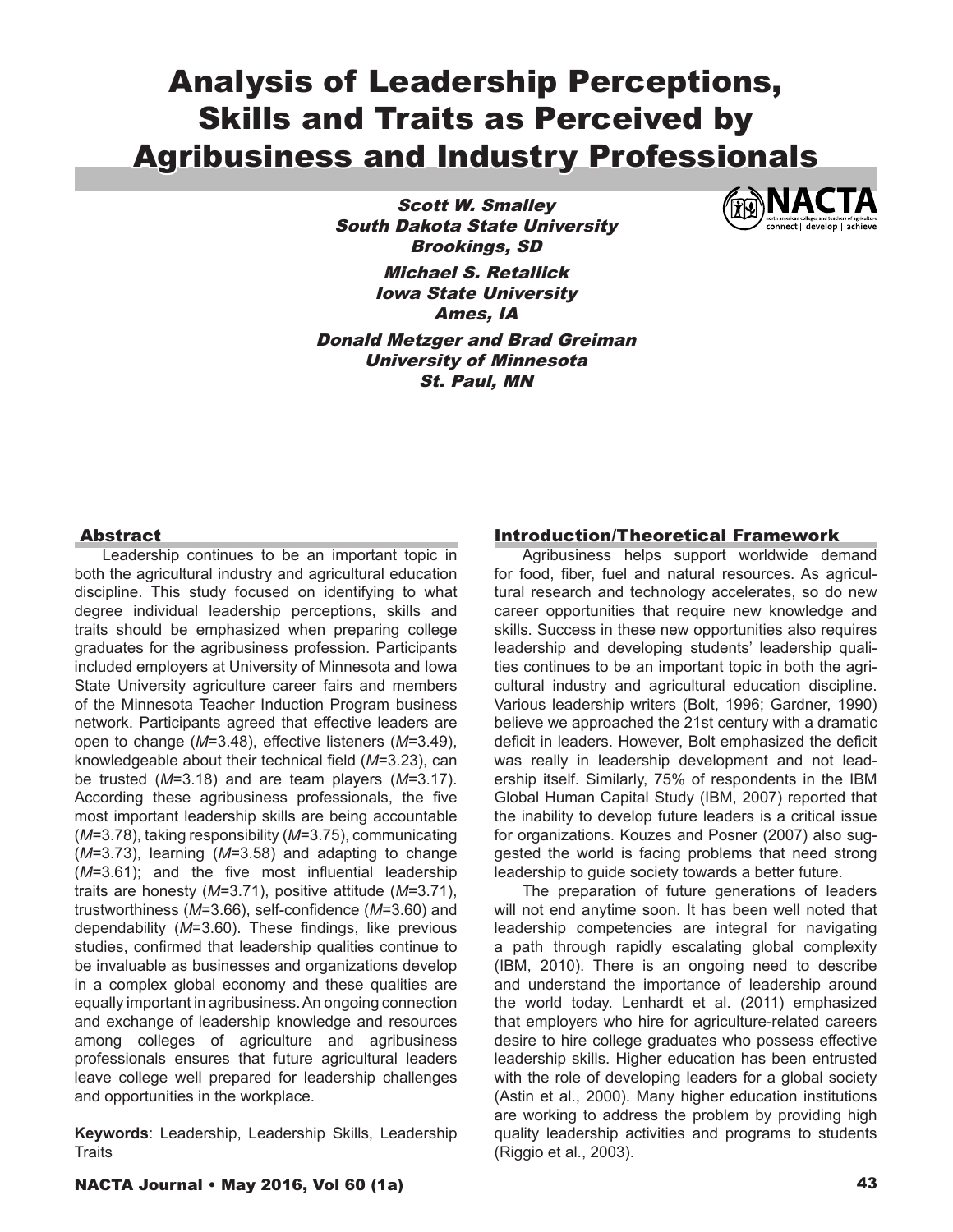Many studies have been conducted on leadership and its connection to industry. Rosenberg et al. (2012) concluded that ongoing communication is vital to the connections between educational institutions and industry. When employers communicate their needs and educational institutions modify their curricula in a timely manner, current and engaging learning experiences can result. An ongoing exchange of information, knowledge and resources between colleges of agriculture and agribusiness/industry regarding leadership and employability skill requirements can improve the content and context of new leadership development curricula.

Also, there appears to be an increasing effort in higher education to stay attuned to agribusiness/ industry's leadership needs through the development of new leadership training programs in colleges of agriculture around the country. Brungardt (2011) found that graduate students who had exposure to several leadership courses had a significantly higher level of skill development than students who had no leadership courses. Rosenberg et al. (2012) described a series of seven studies dating back to the 1980s that laid the foundation for research in the area of employability skills needed in business. In their study, a sample of 97 human resource managers who recruited at a California university identified leadership skills as the second most important dimension among eight dimensions of employability valued in college graduates. The managers mentioned responsibility, self-esteem, integrity and honesty as characteristics that define leadership.

Dormody and Seevers (1994) believed youth develop leadership skills by public speaking, holding an office and participating in meetings. Sawi and Smith (1997) defined leadership skills as leadership, teamwork, decision-making, problem solving, reasoning and communication as well as personal qualities such as responsibilities, self-esteem and integrity. Other leadership skills are organization and delegation, problem solving, sharing leadership, communication, futuristic thinking, decision-making, time management, divergent thinking, conflict resolution, goals setting and group dynamics. Hustedde and Woodward (1996) identified 14 communication-related skills that often need to be developed in leadership training programs: active listening, facilitation, imagination, interviewing, collaboration, conflict resolution, deliberation, evaluation, negotiation, power analysis, strategic planning, team building, vigilance and volunteer management. In a study conducted by Smalley (2005), communication skills was identified as the most important skill.

Effective leadership skills have been judged as necessary for success in the complex and rapidly changing agricultural industry (McKinley et al., 1993). Many agricultural employers have reported characteristics and skills that leaders need to have in order to meet business goals and objectives. Exposure to a variety of forms of leadership through involvement outside of the classroom offers experiences and background knowledge that students can draw on as they integrate

leadership theories and skills (Bolt, 1996; Kouzes and Posner, 1990; Wren, 1994). Kelley Bishop (2004), executive director of Michigan State University career services and placement, identified 12 competencies employers seek in college graduates: working in a diverse environment, managing time and priorities, acquiring knowledge, thinking critically, communicating effectively, solving problems, contributing to a team, navigating across boundaries, performing with integrity, developing professional competencies, balancing work and life and embracing change.

There is some debate as to whether leadership is a skill or trait. Trait and skill theory both date back to the early 20th century, but provide different perspectives on leadership development. In trait theory, traits were identified as "innate qualities" with which individuals were born. Stogdill (1948), the first to challenge the notion that leadership traits were universal to all situations, included the traits of intelligence, alertness, insight, responsibility, initiative, persistence, self-confidence and sociability in the very first leadership study. In subsequent surveys, Stogdill (1974) included items such as drive and risktaking as leadership traits. A unique characteristic of trait theory is that it focuses solely on the leader and not the leader's followers. Trait theory gained credibility as a leadership description, in part because it has been used to describe historical icons including Lincoln, Ghandi, Catherine the Great, Napoleon Bonaparte and many other powerful leaders (Northouse, 2010). In contrast, skill theory focuses on characteristics, or abilities, that can be learned and developed. Skill theory dates back to Katz (1955), who published a Harvard Business Review article titled "Skills of an Effective Administrator." Katz used a three-skill approach that measured technical, human and conceptual skills. This theory helped validate the importance of leaders having all three skills, depending on the level they were at within their organization. This theory also espouses that some skills are more important than others depending on the dynamics and level of a profession.

The skills model of leadership (Figure 1) Mumford et al., 2000) provides the framework for this study. This model illustrates the movement from individual attributes (i.e., cognitive abilities, motivation, personality) to



44 NACTA Journal • May 2016, Vol 60 (1a) *Figure 1*. Influence of leader characteristics on leader performance. (Mumford et al., 2000).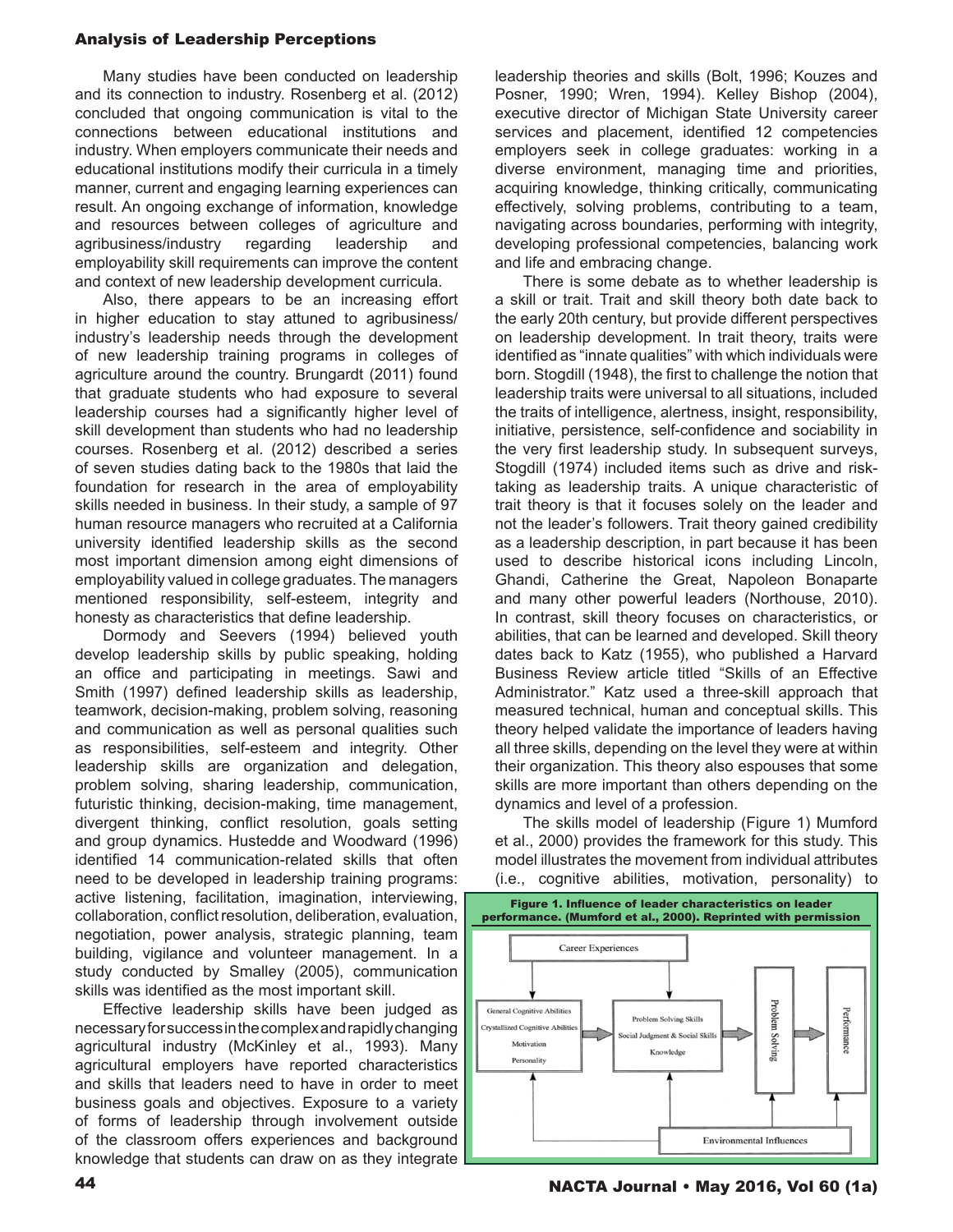competencies and then to leadership outcomes in the form of effective problem solving and performance. As leaders develop, external influences (i.e., career experience and environment) also shape and form their leadership perceptions, skills and traits—and ultimately how they achieve leadership outcomes.

The skills model of leadership suggests a need for ongoing research in an effort to further leadership development and education (Mumford et al., 2000). In the agricultural industry, there is a need to identify how agribusiness professionals who hire college graduates perceive leadership, the importance of leadership skills and the traits that influence leadership development. Because common traits are not considered universal to all leadership situations (Northouse, 2010), there is a need to study leadership traits in addition to leadership beliefs and skills.

### Purpose/Objectives

The purpose of this study was to identify to what degree individual leadership perceptions, skills and traits should be emphasized when preparing college graduates for an agribusiness profession. The study had the following objectives:

- Identify to what extent agricultural employers agree with leadership perception statements.
- Determine the level of importance of selected leadership skills and knowledge statements—as perceived by agricultural employers.
- Determine the extent to which selected traits influence leadership development in the agricultural industry—as perceived by agricultural employers.

#### Methods/Procedures

The population for this descriptive survey study consisted of all participants of three groups: University of Minnesota College of Agriculture career fair participants (UMF CFANS), Iowa State University College of

#### Analysis of Leadership Perceptions

Agriculture and Life Science (ISU CALS) career fair participants and the Minnesota Teacher Induction Program (MN TIP Net.) business network (a group of business professionals). The response rate at the University of Minnesota career fair was 32.07% (*n* = 34). The response rate at the Iowa State University career fair was 17.82% ( $n = 90$ ). The response rate for the Minnesota Teacher Induction Program was 84.61% (*n* = 44). This population was selected as a purposive sample of convenience to better understand to what degree individual leadership perceptions, skills and traits should be emphasized when preparing college graduates for an agribusiness profession. A larger response rate may have been seen in the Minnesota Teacher Induction Program due to the researchers having a connection to the participants.

We used Smalley's (2005) survey instrument as a way to identify how perceptions, skills and traits have changed since the original study. The original instrument was constructed through a Delphi process to identify the perceptions, skills and traits deemed most appropriate by graduating undergraduate students. This instrument was broken down into three sections. In section one, participants used a Likert-type scale  $(1 =$ strongly disagree,  $2 =$  disagree,  $3 =$  agree,  $4 =$  strongly agree) to indicate the extent to which they agreed or disagreed with select leadership perception statements. A perception was defined for participants as a belief people have about leadership.

In section two, participants used a Likert-type scale  $(1 = not important, 2 = somewhat important, 3$  $=$  important,  $4 =$  very important) to indicate the extent to which select leadership skills are important for new agricultural employees to possess. Traits were defined as distinguished qualities of individuals that may be possessed by leaders. In section three, participants used a Likert-type scale  $(1 = no$  influence,  $2 = some$ influence,  $3 =$  moderate influence,  $4 =$  high influence)

| Table 1. Ranked Leadership Perception Statements by Group                                                       |                           |      |           |                                |      |           |                               |      |           |
|-----------------------------------------------------------------------------------------------------------------|---------------------------|------|-----------|--------------------------------|------|-----------|-------------------------------|------|-----------|
|                                                                                                                 | MN TIP Net.<br>$(n = 44)$ |      |           | <b>UMF CFANS</b><br>$(n = 34)$ |      |           | <b>ISU CALS</b><br>$(n = 90)$ |      |           |
| <b>Perception statements</b>                                                                                    | Rank                      | M    | <b>SD</b> | Rank                           | M    | <b>SD</b> | Rank                          | M    | <b>SD</b> |
| Leaders are effective listeners.                                                                                | 1                         | 3.57 | .553      | $\overline{2}$                 | 3.42 | .579      | 2                             | 3.48 | .726      |
| Leaders are open to change.                                                                                     | $\overline{2}$            | 3.45 | .709      | $\mathbf{1}$                   | 3.50 | .521      | $\mathbf{1}$                  | 3.51 | .710      |
| Leaders can be trusted.                                                                                         | 3                         | 3.25 | .657      | 5                              | 3.09 | .609      | 5                             | 3.21 | .609      |
| Leaders aspire to possess high positions in their organization.                                                 | $\overline{4}$            | 3.20 | .600      | $\overline{7}$                 | 2.97 | .551      | 8                             | 2.97 | .640      |
| Effective leaders are knowledgeable about their field.                                                          | 5                         | 3.18 | .680      | 3                              | 3.21 | .641      | 3                             | 3.31 | .556      |
| Leaders are team players.                                                                                       | 6                         | 3.11 | .680      | $\overline{4}$                 | 3.12 | .753      | $\overline{4}$                | 3.28 | .571      |
| Leaders understand themselves.                                                                                  | $\overline{7}$            | 3.09 | .583      | 6                              | 3.00 | .538      | 6                             | 3.08 | .691      |
| To be promoted in one's career you must be a strong leader.                                                     |                           | 2.91 | .650      | 11                             | 2.71 | .657      | 9                             | 2.97 | .640      |
| Only those who recognize the needs of others are leaders.                                                       |                           | 2.91 | .654      | 15                             | 2.47 | .600      | 13                            | 2.69 | .622      |
| Those who respect others are leaders.                                                                           |                           | 2.91 | .668      | 10                             | 2.74 | .561      | $\overline{7}$                | 3.08 | .691      |
| Those who take charge are leaders.                                                                              | 11                        | 2.86 | .713      | 13                             | 2.56 | .606      | 14                            | 2.66 | .621      |
| Students highly involved in organizations are leaders.                                                          | 12                        | 2.84 | .772      | 12                             | 2.59 | .696      | 12                            | 2.79 | .622      |
| Students highly involved in community are leaders.                                                              | 13                        | 2.84 | .576      | 8                              | 2.79 | .551      | 10                            | 2.87 | .690      |
| Those who understand challenges are leaders.                                                                    | 14                        | 2.75 | .613      | 9                              | 2.76 | .640      | 11                            | 2.83 | .616      |
| Leaders are in charge.                                                                                          | 15                        | 2.64 | .569      | 14                             | 2.50 | .508      | 17                            | 2.34 | .604      |
| Students who are actively involved in athletics are leaders.                                                    | 16                        | 2.41 | .501      | 16                             | 2.38 | .502      | 15                            | 2.50 | .652      |
| People who are easy to talk with are leaders.                                                                   | 17                        | 2.36 | .589      | 17                             | 2.38 | .508      | 16                            | 2.47 | .640      |
| Once you are a leader you are always a leader.                                                                  | 18                        | 2.34 | .741      | 18                             | 2.15 | .563      | 18                            | 2.19 | .681      |
| Leaders go along with others.                                                                                   |                           | 1.95 | .686      | 19                             | 2.06 | .621      | 19                            | 2.16 | .695      |
| High academic success ensures strong leadership.<br>20<br>20<br>20<br>1.79<br>.741<br>1.91<br>.618<br>2.06      |                           |      |           |                                |      |           | .706                          |      |           |
| Note. Item mean is shown in boldface. Scale: 1 = strongly disagree, 2 = disagree, 3 = agree, 4 = strongly agree |                           |      |           |                                |      |           |                               |      |           |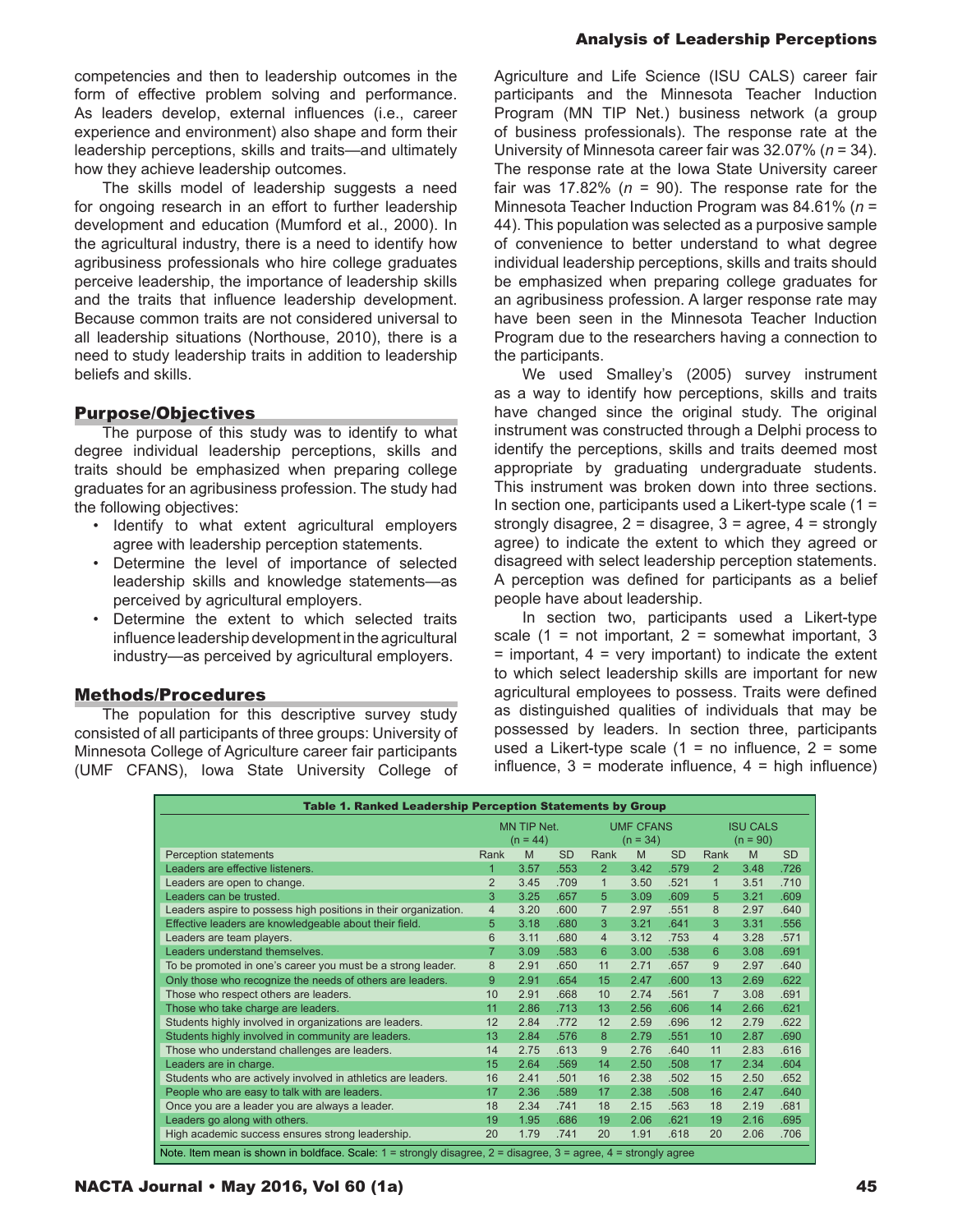to indicate the extent to which select leadership traits influence leadership development. Skills were defined as the abilities that are acquired or developed. Each item was placed by construct into the web-based software package Qualtrics.

A panel of experts consisting of industry professionals and agricultural teacher educators with an expertise in leadership education and survey development reviewed the instrument and deemed it face valid. Reliability coefficients ranged from  $\alpha$  = 0.70 to  $\alpha$  = 0.86 and were considered acceptable to good according to George and Mallery's (2003) conventions. Contacts with the participants followed Dillman et al. (2009) tailored design method. Contacts were made with participants by sending an initial invitation to partic-

ipate in the study and follow up contacts to the three groups of participants. In an effort to control for nonresponse error, we compared early and late respondents as recommended by Lindner et al. (2001) and found no statistically significant differences. Data were analyzed using descriptive statistics (Gall et al., 2005).

# Results/Findings

Respondents were asked to indicate the extent to which they agreed with select leadership perception statements. From the twenty perception statements, the top five selected perception statements among the three groups included: leaders are open to change, leaders are effective listeners, effective leaders are knowledgeable about their technical field, leaders can be trusted and leaders are team players. All three groups most disagreed with the statement that high academic success ensures strong leadership (Table 1).

Participants identified the importance of select  $\begin{bmatrix} 3 = \text{moderate}}{1 \text{ square}} & 4 = \text{high influence}}. \end{bmatrix}$ leadership skills. From the twenty leadership

skills participants were able to select from the five skill items respondents ranked most important among the three groups included: being accountable, taking responsibility, communicating, learning and adapting to change. Two of the three groups ranked the skill of global dynamics as least important and the third group ranked it 19th out of 20 skills (Table 2).

Respondents were asked to identify the extent to which select leadership traits influence leadership in the agricultural industry. The five most influential leadership traits among the three groups included: honesty, positive attitude, trustworthiness, self-confidence and dependability. All three groups identified citizenship as the least influential trait (Table 3).

| Table 2. Ranked Leadership Skill Importance by Group                                                             |                           |      |           |                                |      |           |                               |      |           |  |
|------------------------------------------------------------------------------------------------------------------|---------------------------|------|-----------|--------------------------------|------|-----------|-------------------------------|------|-----------|--|
|                                                                                                                  | MN TIP Net.<br>$(n = 44)$ |      |           | <b>UMF CFANS</b><br>$(n = 34)$ |      |           | <b>ISU CALS</b><br>$(n = 90)$ |      |           |  |
| <b>Skill</b>                                                                                                     | Rank                      | M    | <b>SD</b> | Rank                           | M    | <b>SD</b> | Rank                          | M    | <b>SD</b> |  |
| Being accountable                                                                                                | 1                         | 3.88 | .438      | $\mathbf{1}$                   | 3.71 | .474      | $\overline{1}$                | 3.77 | .425      |  |
| Taking responsibility                                                                                            | $\overline{2}$            | 3.86 | .479      | $\overline{2}$                 | 3.71 | .563      | 3                             | 3.70 | .602      |  |
| Decision making                                                                                                  | 3                         | 3.77 | .697      | $\overline{4}$                 | 3.47 | .660      | $\overline{7}$                | 3.52 | .522      |  |
| Communicating (visual, electronic)                                                                               | $\overline{4}$            | 3.75 | .513      | 3                              | 3.68 | .560      | $\overline{2}$                | 3.77 | .545      |  |
| Learning                                                                                                         | 5                         | 3.70 | .650      | $\overline{7}$                 | 3.44 | .563      | 5                             | 3.60 | .543      |  |
| Adaptive to change                                                                                               | 6                         | 3.70 | .650      | 6                              | 3.45 | .686      | $\overline{4}$                | 3.70 | .493      |  |
| Problem solving                                                                                                  | $\overline{7}$            | 3.68 | .561      | 5                              | 3.47 | .543      | $6\phantom{1}$                | 3.56 | .632      |  |
| Inspiring                                                                                                        | 8                         | 3.47 | .695      | 16                             | 3.03 | .640      | 15                            | 3.08 | .729      |  |
| Cooperating                                                                                                      | 9                         | 3.45 | .692      | 8                              | 3.42 | .753      | 9                             | 3.44 | .784      |  |
| Supporting                                                                                                       | 10                        | 3.42 | .587      | 10                             | 3.24 | .781      | 12                            | 3.27 | .782      |  |
| Coaching                                                                                                         | 11                        | 3.41 | .674      | 15                             | 3.06 | .750      | 16                            | 3.06 | .668      |  |
| Visioning                                                                                                        | 12                        | 3.41 | .702      | 12                             | 3.21 | .758      | 13                            | 3.16 | .712      |  |
| Understanding group dynamics                                                                                     | 13                        | 3.41 | .644      | 14                             | 3.12 | .729      | 11                            | 3.32 | .744      |  |
| Working in teams                                                                                                 | 14                        | 3.36 | .692      | 11                             | 3.21 | .758      | 10                            | 3.40 | .599      |  |
| Productivity                                                                                                     | 15                        | 3.35 | .669      | 9                              | 3.35 | .886      | 8                             | 3.44 | .711      |  |
| Influencing                                                                                                      | 16                        | 3.33 | .497      | 13                             | 3.18 | .683      | 14                            | 3.14 | .748      |  |
| Delegating                                                                                                       | 17                        | 3.32 | .462      | 18                             | 3.97 | .463      | 17                            | 2.91 | .602      |  |
| <b>Directing</b>                                                                                                 | 18                        | 3.07 | .354      | 19                             | 2.91 | .463      | 20                            | 2.79 | .668      |  |
| Negotiating                                                                                                      | 19                        | 2.93 | .324      | 17                             | 3.00 | .506      | 18                            | 2.91 | .425      |  |
| <b>Global dynamics</b>                                                                                           | 20                        | 2.84 | .776      | 20                             | 2.71 | .676      | 19                            | 2.91 | .668      |  |
| Note, Item mean is shown in boldface. Scale: $1 =$ not important, $2 =$ somewhat important, $3 =$ important, $4$ |                           |      |           |                                |      |           |                               |      |           |  |

Note. Item mean is shown in boldface. Scale: 1 = not important, 2 = somewhat important, 3 = important, 4 = very importan

| Table 3. Ranked Leadership Trait Influence by Group                                    |                           |      |           |                |                                |           |                               |      |           |  |
|----------------------------------------------------------------------------------------|---------------------------|------|-----------|----------------|--------------------------------|-----------|-------------------------------|------|-----------|--|
|                                                                                        | MN TIP Net.<br>$(n = 44)$ |      |           |                | <b>UMF CFANS</b><br>$(n = 34)$ |           | <b>ISU CALS</b><br>$(n = 90)$ |      |           |  |
| <b>Traits</b>                                                                          | Rank                      | M    | <b>SD</b> | Rank           | M                              | <b>SD</b> | Rank                          | M    | <b>SD</b> |  |
| <b>Honesty</b>                                                                         | $\overline{1}$            | 3.81 | .626      | $\overline{2}$ | 3.65                           | .591      | 3                             | 3.69 | .674      |  |
| Positive attitude                                                                      | $\overline{2}$            | 3.80 | .691      | $\overline{4}$ | 3.58                           | .561      | $\mathbf{1}$                  | 3.78 | .529      |  |
| Trustworthy                                                                            | 3                         | 3.77 | .539      | 6              | 3.55                           | .743      | $\overline{4}$                | 3.68 | .469      |  |
| Dependability                                                                          | $\overline{4}$            | 3.66 | .509      | 5              | 3.56                           | .500      | 6                             | 3.60 | .882      |  |
| Self-confidence                                                                        | 5                         | 3.59 | .542      | 3              | 3.59                           | .619      | 5                             | 3.63 | .507      |  |
| Competent                                                                              | 6                         | 3.59 | .820      | $\overline{7}$ | 3.50                           | .561      | $\overline{7}$                | 3.47 | .557      |  |
| <b>Drive</b>                                                                           | $\overline{7}$            | 3.58 | .526      | $\overline{1}$ | 3.65                           | .544      | $\overline{2}$                | 3.70 | .741      |  |
| <b>Decisive</b>                                                                        | 8                         | 3.33 | .500      | 9              | 3.35                           | .615      | 9                             | 3.39 | .640      |  |
| Enthusiasm                                                                             | 9                         | 3.32 | .542      | 8              | 3.38                           | .597      | 8                             | 3.44 | .612      |  |
| Achievement                                                                            | 10                        | 3.26 | .676      | 10             | 3.15                           | .694      | 11                            | 3.28 | .557      |  |
| Courageous                                                                             | 11                        | 3.25 | .608      | 19             | 2.88                           | .765      | 16                            | 3.11 | .638      |  |
| Curiosity                                                                              | 12                        | 3.18 | .662      | 20             | 2.88                           | .506      | 20                            | 3.03 | .493      |  |
| Lovalty                                                                                | 13                        | 3.16 | .651      | 15             | 3.03                           | .797      | 12                            | 3.26 | .710      |  |
| <b>Unselfish</b>                                                                       | 14                        | 3.14 | .647      | 14             | 3.03                           | .717      | 13                            | 3.19 | .726      |  |
| Fair-minded                                                                            | 15                        | 3.12 | .632      | 16             | 3.03                           | .660      | 10                            | 3.29 | .713      |  |
| Courteous                                                                              | 16                        | 3.05 | .674      | 11             | 3.09                           | .570      | 17                            | 3.10 | .555      |  |
| Imaginative                                                                            | 17                        | 3.00 | .566      | 13             | 3.03                           | .781      | 14                            | 3.13 | .706      |  |
| Intelligent                                                                            | 18                        | 2.95 | .713      | 12             | 3.09                           | .674      | 15                            | 3.12 | .806      |  |
| Creativity                                                                             | 19                        | 2.95 | .746      | 18             | 2.91                           | .717      | 18                            | 3.09 | .728      |  |
| Futuristic                                                                             | 20                        | 2.91 | .476      | 17             | 2.94                           | .646      | 19                            | 3.06 | .671      |  |
| Citizenship                                                                            | 21                        | 2.55 | .722      | 21             | 2.41                           | .631      | 21                            | 2.91 | .705      |  |
| Note. Item mean is shown in boldface. Scale: $1 =$ no influence, $2 =$ some influence, |                           |      |           |                |                                |           |                               |      |           |  |

3 = moderate influence, 4 = high influence.

# Conclusions/Implications/ Recommendations

This study shed light on the leadership perceptions, skills and traits that agribusiness professionals look for when hiring college graduates and addressed the communication gap among the trio of university, industry and graduated employment seekers as stressed by Rosenberg et al. (2012). In so doing, this study identified the skills and traits that, according to Bolt (1996), need to be a part of college-level leadership development. Overall, the level of respondents' agreement on perception statements provides insight into perceptions that should and should not be reinforced as part of leadership development. The three groups most strongly agreed with statements related to internal, personal attributes. In fact, effective listening and openness to change were the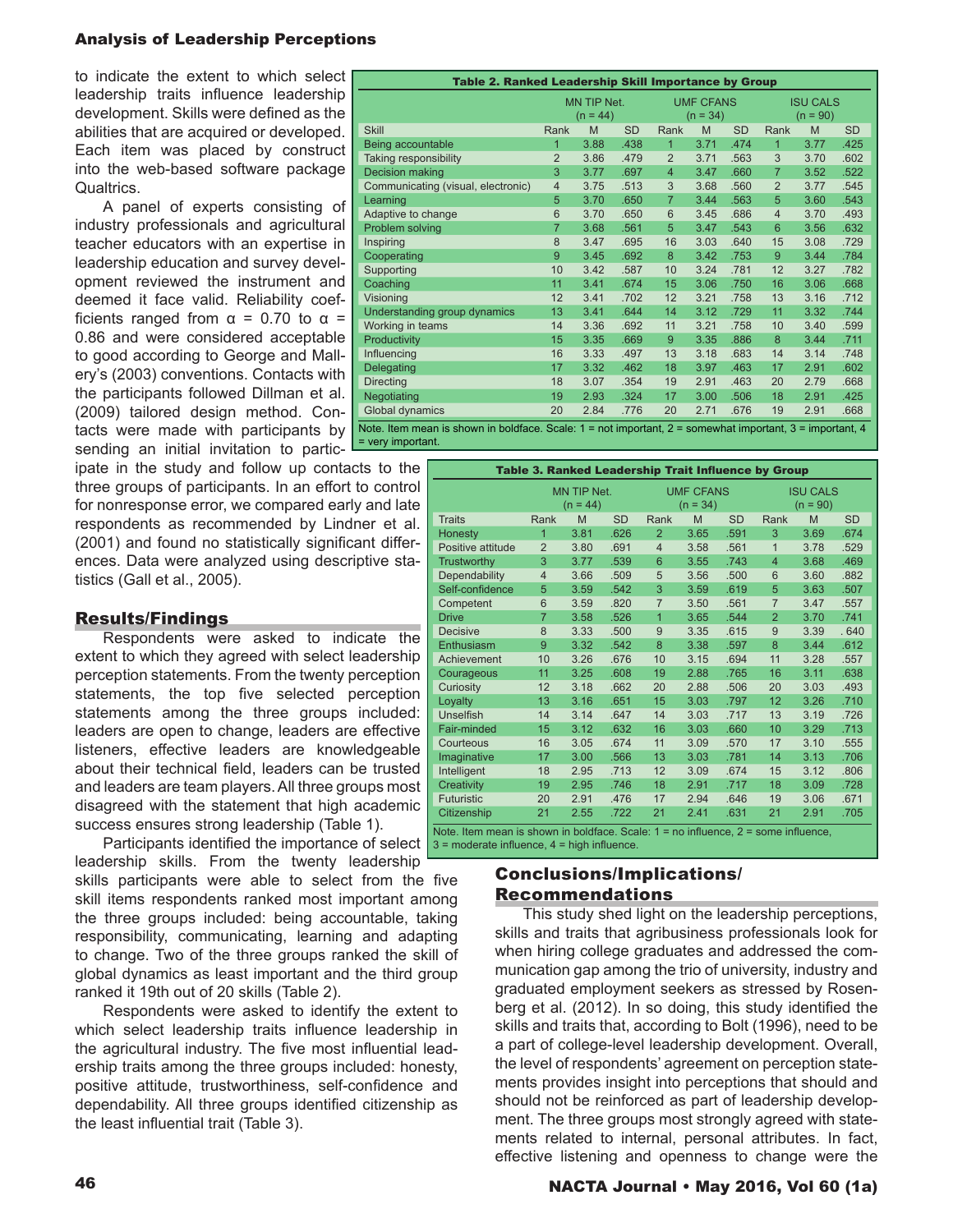two most agreed upon statements for all three groups. Rounding out the top six statements were trust, aspire to possess high positions, knowledge about their field and team player. All three groups disagreed with statements that involved authority, the relationship between athletic involvement and leadership, academic success of leaders and easiness to relate and communicate. As in Smalley's (2005) study, "high academic success ensures strong leadership" remains at the bottom of the perceptions scale.

Respondents deemed all 20 leadership skills provided in the instrument either important or very important. In a notable departure from the other two groups, the University of Minnesota group did not include decision-making in the top five. The three groups unanimously agreed that being accountable was the most important item on the skills scale. In the Smalley (2005) study, communication was the most important skill. The University of Minnesota group ranked the skill of directing as least important, whereas the other two groups placed global dynamics at the bottom of the scale. Therefore, we recommend that all 20 of these leadership skills be incorporated into university leadership development programs.

Respondents' reported that personal attributes like honesty, positive attitude, trustworthiness, dependability and drive had the most influence. However, there was a little variation in the rankings scale among the three participant groups. The University of Minnesota and Iowa State University career fair participants ranked drive first and second, respectively. However, drive was not in the top five for Minnesota Teacher Induction Program respondents. As in Smalley's (2005) study and Kouzes and Pozner's (1990) series of studies dating back to the 1980s, respondents identified honesty as the most influential leadership characteristic.

With this study, we attempted to achieve more powerful results by simultaneously gathering like data from three separate groups that are complementary to one another demographically. An analysis using three simultaneous sets of results on the scales of leadership perceptions, skills and traits provided an opportunity to confirm the rankings within the theoretical constructs in this study. Moreover, an analysis of multiple populations provides for a more stratified and reliable analysis of leadership and more confidence in the conclusions we draw from the data. This study also provided confirmation that across three separate agricultural employer groups there are more similarities than differences in the importance of leadership skills and the influence of leadership traits. This is contrary to Mumford et al. (2007), who suggested that leadership skill requirements can differ not only among separate organizations, but also among separate levels within the same organization.

The global IBM studies conducted in 2007 and 2010 confirmed that leadership qualities continue to be invaluable as businesses and organizations develop in a complex global economy. These qualities—as well

as the ability to acquire new knowledge and skills—are equally important in agribusiness, as reinforced by these findings. Excellent agricultural education and leadership training can help college students develop these essential qualities. Twenty-four years ago, the newly founded Association of Leadership Educators (ALE) recognized the need for information sharing regarding leadership research, teaching and practice. The ALE Annual Conference was held in conjunction with the National Agricultural Leadership Summit to further explore higher education research opportunities related to leadership development and education. An ongoing connection and exchange of leadership knowledge and resources among colleges of agriculture and agribusiness professionals ensures that future agricultural leaders leave college well prepared for leadership challenges and opportunities in the workplace. Change, whether from external pressure or internal planning, is a reality for all organizations. "*Leadership must create an environment in which people accept the need for change and commit physical and psychological energy to it*" (Cummings and Worley, 2008, p. 15).

Faculty in colleges of agriculture who offer leadership courses can consider the results of this study when deciding which skills and traits to emphasize in undergraduate curriculum. Future research needs to take place to determine (a) if leadership perceptions, skills and traits vary depending on the type of agribusinesses and (b) which of these skills and traits are taught within agricultural leadership programs. Additional follow up is needed with the three groups of participants to identify how the perceptions, skills and desired traits change over a period of five or ten years. Finally, little is known about how graduates' leadership perceptions, skills and traits translate (or don't) to long-term success in their business or organization.

#### Literature Cited

- Astin, A.W., H.S. Astin and Associates. 2000. Leadership reconsidered: Engaging higher education in social change. Battle Creek, MI: W. K. Kellogg Foundation.
- Bishop, K. 2004. 12 Essentials for success: Competencies employers seek in college graduates. East Lansing, MI: Michigan State University Career Services Network.
- Bolt, J.F. 1996. Developing three-dimensional leaders. In F. Hesselbein, M. Goldsmith, and R. Beckhard (Eds.). The leader of the future (pp. 161–173). San Francisco, CA: Jossey-Bass.
- Brungardt, C.L. 2011. The intersection between soft skill development and leadership education. Journal of Leadership Education 10(1): 1–21.
- Cummings, T. and G. Worley. 2008. Organizational development and change (9th ed.). Mason, OH: South-Western Cengage Learning.
- Dillman, D.A., J. Smyth and L. Christian. 2009. Internet, mail, and mixed-mode surveys: The tailored design method (3rd ed.). Hoboken, NJ: John Wiley & Sons.